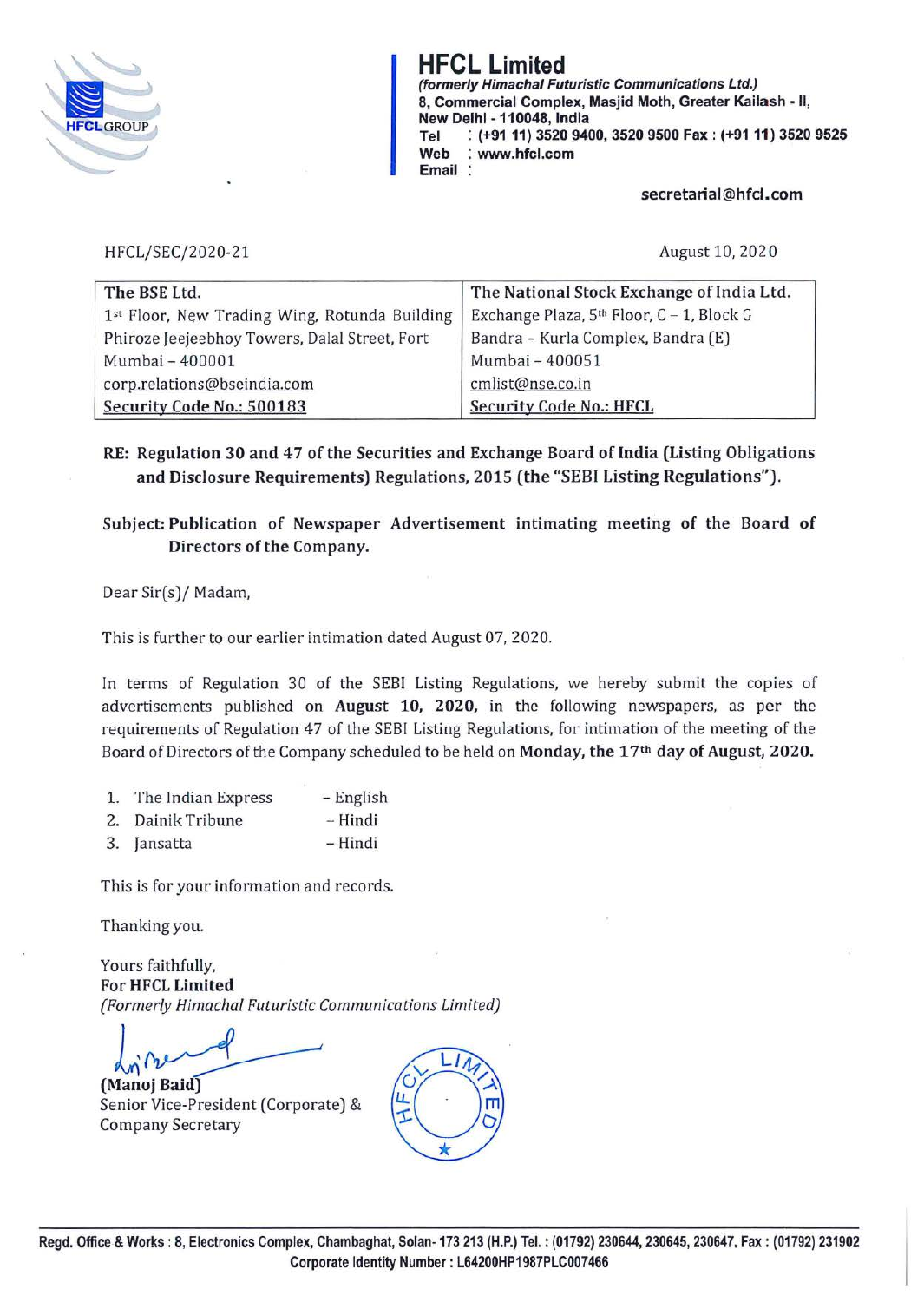# **HFCL LIMITED**

### (Formerly HIMACHAL FUTURISTIC COMMUNICATIONS LIMITED)

CIN: L64200HP1987PLC007466

Regd. Off: 8, Electronics Complex, Chambaghat, Solan - 173 213 (Himachal Pradesh) Web: www.hfcl.com Email: secretarial@hfcl.com Tel: 91-1792-230644 Fax No. 91-1792-231902

### **NOTICE**

NOTICE is hereby given pursuant to Regulation 29 read with Regulation 47 of the SEB (Listing Obligations and Disclosure Requirements) Regulation, 2015, that a meeting of the Board of Directors of HFCL Limited is scheduled to be held on Monday, 17th August, 2020 at New Delhi, to consider and approve, inter-alia, the un-audited Financial Results of the Company for the 1st quarter ended on June 30, 2020, of the financial year 2020-21, both on Standalone & Consolidated basis.

In compliance of the provisions of the SEBI (Prohibition of Insider Trading) Regulations, 2015 and the Company's "Code of Internal Procedures and Conduct for Regulating. Monitoring and Reporting of Trading in Securities by Designated Persons", the Trading Window for dealing in the securities of the Company for all the Designated Persons including Insiders, had already been closed w.e.f. July 01, 2020, and the same shall reopen on August 20, 2020.

The said Notice is also available on the website of the Company at http://www.hfcl.com as well as on the websites of Stock Exchanges - The BSE Limited at www.bseindia.com and The National Stock Exchange of India Limited at www.nseindia.com.

|                   | for HFCL Limited                                      |
|-------------------|-------------------------------------------------------|
|                   | (formerly Himachal Futuristic Communications Limited) |
|                   | $Sd$ -                                                |
| Place : New Delhi | (Manoj Baid)                                          |
| Date: 07.08.2020  | Senior Vice-President (Corporate) & Company Secretary |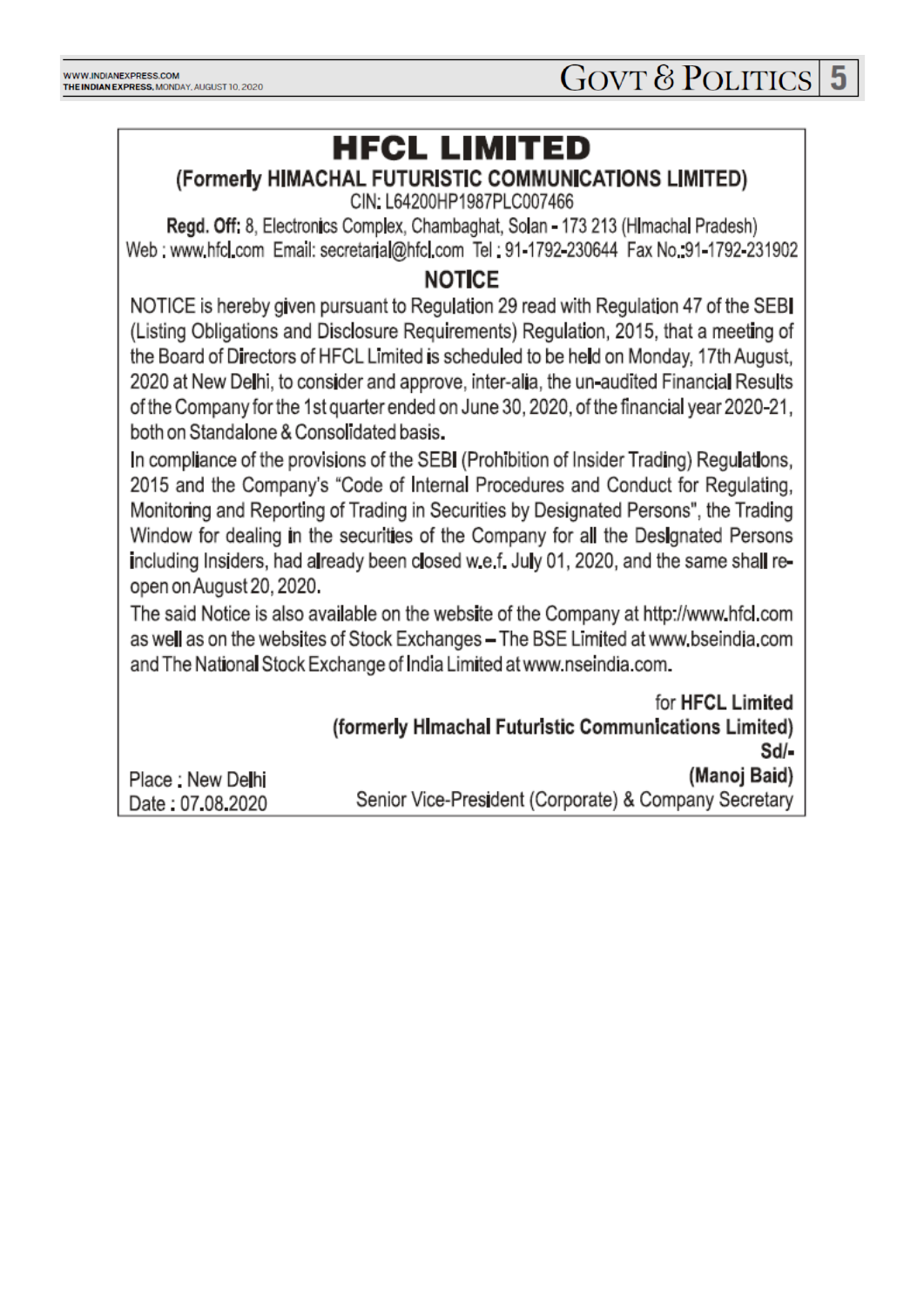$\vert 5 \vert$ 

| एचएफसीएल लिमिटेड                                                                                                |                            |                                                                                                 |  |  |  |
|-----------------------------------------------------------------------------------------------------------------|----------------------------|-------------------------------------------------------------------------------------------------|--|--|--|
| (भूतपूर्व हिमाचल फ्यूचरिस्टिक कम्यूनिकेशन्ज लिमि.)                                                              |                            |                                                                                                 |  |  |  |
|                                                                                                                 | CIN: L64200HP1987PLC007466 |                                                                                                 |  |  |  |
| पंजी. कार्यालय : 8, इलेक्ट्रानिक्स कम्प्लेक्स, चम्बाघाट,                                                        |                            |                                                                                                 |  |  |  |
| सोलन-173213 (हिमाचल प्रदेश)                                                                                     |                            |                                                                                                 |  |  |  |
| Website: www.hfcl.com Email: secretarial@hfcl.com                                                               |                            |                                                                                                 |  |  |  |
| टेलीफोन : 91-1792-230644 फैक्स : 91-1792-231902                                                                 |                            |                                                                                                 |  |  |  |
| सूचना                                                                                                           |                            |                                                                                                 |  |  |  |
|                                                                                                                 |                            | सेबी (लिस्टिंग आब्लिगेशन्ज एंड डिस्क्लोजर रिक्वायरमेंट्स) के रेगुलेशन 47 के साथ पढ़े जाने वालें |  |  |  |
| रेगुलेशन 29 के अनुसार सूचित किया जाता है कि एचएफसीएल लिमिटेड के बोर्ड ऑफ डायरेक्टरों की मीटिंग                  |                            |                                                                                                 |  |  |  |
| सोमवार 17 अगस्त, 2020 को नयी दिल्ली में होगी, जिसमें 30 जून, 2020 को समाप्त प्रथम तिमाही और                     |                            |                                                                                                 |  |  |  |
| वित्तीय वर्ष 2020-21 हेतु कम्पनी के स्टैंडअलोन तथा साथ ही समेकित आधार पर गैर-अंकेक्षित वित्तीय                  |                            |                                                                                                 |  |  |  |
| परिणामों पर विचार किया जाएगा तथा उन्हें मान्यता दी जायेगी।                                                      |                            |                                                                                                 |  |  |  |
| सेबी (प्रोहिब्शन ऑफ इनसाइडर ट्रेनिंग) रेग्युलेशन, 2015 की व्यवस्थाओं और कंपनी के 'कोड ऑफ                        |                            |                                                                                                 |  |  |  |
| इंटर्नल प्रोसिजर एंड कंडक्ट फार रेगुलेटिंग, मानीटरिंग एंड रिपोर्टिंग ऑफ ट्रेडिंग इन सिक्योरिटीज बाय डेजिग्नेटिड |                            |                                                                                                 |  |  |  |
| पर्सन्ज' के अनुसार इनसाइडर सहित सभी डेजिग्नेटिड पर्सन्ज हेतु कंपनी की सिक्योरिटीज में डीलिंग के प्रति           |                            |                                                                                                 |  |  |  |
| ट्रेडिंग विंडो पहले ही 01 जुलाई, 2020 से बंद कर दी गयी है और अब यह 20 अगस्त, 2020 को पुनः खुलेगी।               |                            |                                                                                                 |  |  |  |
| उक्त नोटिस कंपनी की वेबसाइट http://www.hfcl.com पर तथा साथ ही स्टाक एक्सचेंज - दि                               |                            |                                                                                                 |  |  |  |
| बीएसई लिमिटेड की वेबसाइट www.bseindia.com और नेशनल स्टाक एक्सचेंज ऑफ इंडिया लिमिटेड                             |                            |                                                                                                 |  |  |  |
| की वेबसाइट www.nseindia.com पर उपलब्ध है।                                                                       |                            |                                                                                                 |  |  |  |
|                                                                                                                 |                            | कृते : एचएफसीएल लिमिटेड,                                                                        |  |  |  |
|                                                                                                                 |                            | (भूतपूर्व हिमाचल फ्यूचरिस्टिक कम्यूनिकेशन्ज़ लिमिटेड)                                           |  |  |  |
| स्थान : नयी दिल्ली                                                                                              |                            | हस्ता./- (Manoj Baid) वरिष्ठ उपाध्यक्ष,                                                         |  |  |  |
| दिनांक : 07.08.2020                                                                                             | DI-7057                    | (कार्पोरेट) एवं कंपनी सचिव।                                                                     |  |  |  |